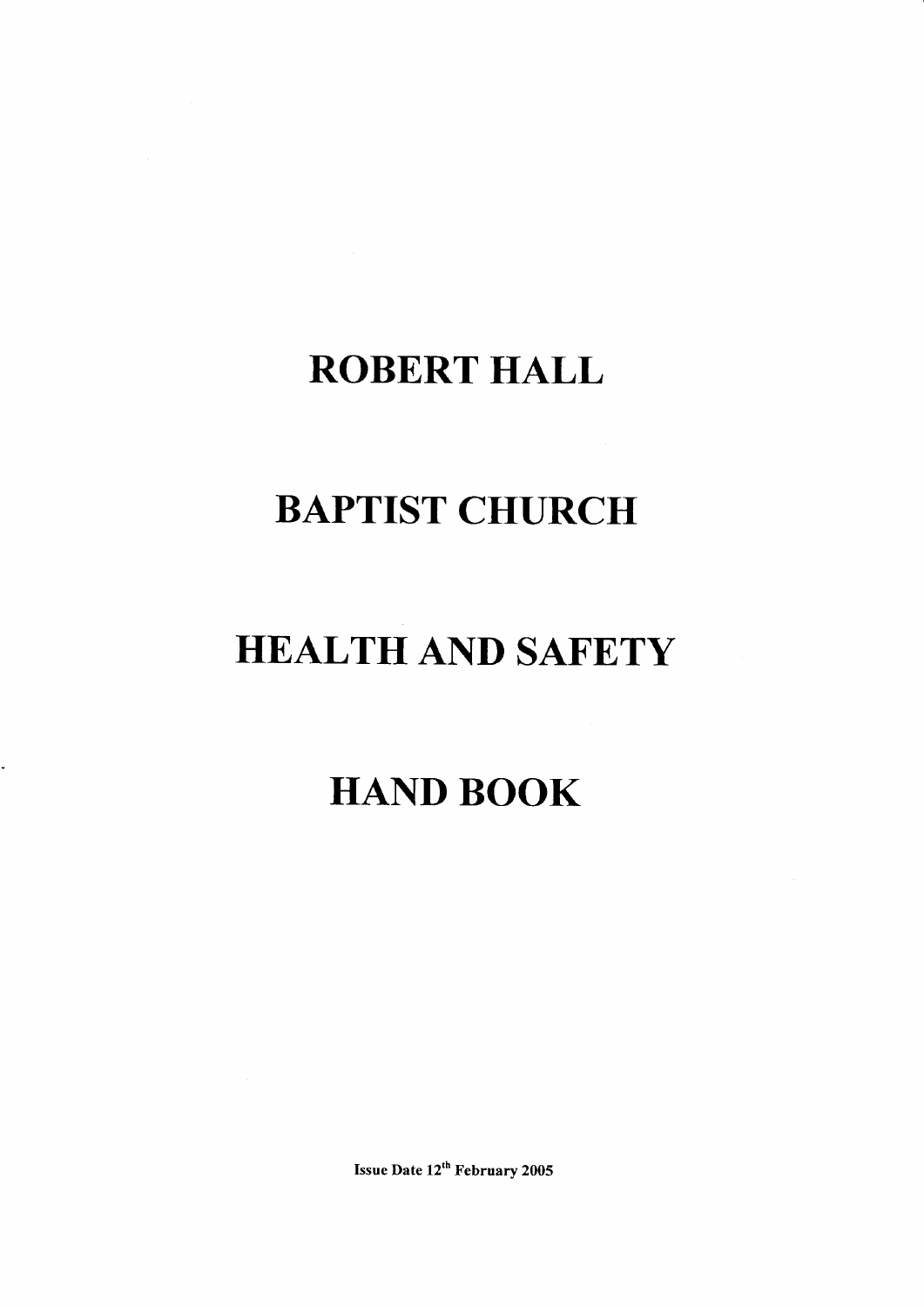#### ROBERT HALL BAPTIST CHURCH HEALTH AND SAFETY HAND BOOK

#### **CONTENTS**

Section 1: Health and safety policy statement.

Section 2: Introduction

Section 3: Fire precautions

Section 4: First aid and reporting of accidents

Section 5: Hazards within the church premises Electrical Gas appliances Manual handling Chemicals and other hazardous substances

Section 6: Organisations renting the buildings.

Section 7: Hygiene on the premises.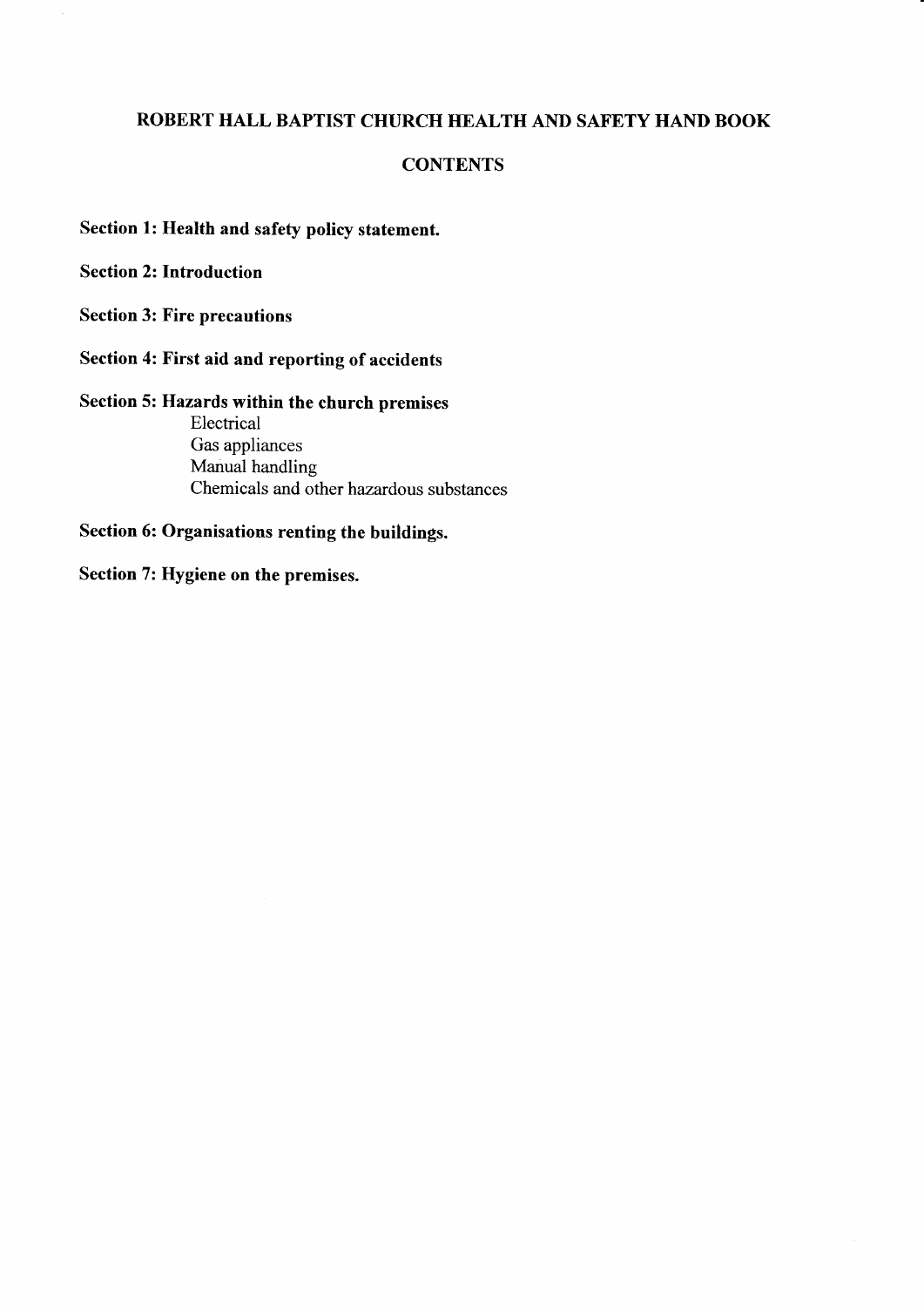### Section 1: Robert Hall Health and Safety Policy statement.

The deacons of Robert Hall Baptist Church are committed to ensure the health and safety of the members and the people attending the church premises so far as reasonably practicable.

The deacons undertake to:

Ensure the buildings meet the current health and safety standards so far as reasonably practicable.

Enforce the health and safety policy; any person that does not adhere to the policy will be asked to leave the premises.

Maintain effective communication and consult members. attenders. and organisations renting rooms within the church.

All people using the church premises have a duty to co-operate with the deacons in operation of this policy and are therefore required to:

Endeavour to use the premises in a safe manner.

Adhere to procedures designed to make a secure and safe environment.

Take reasonable care for their own health and safety, and for the safety of other people who may be affected by their acts or omissions.

Report all accidents, no matter how minor.

This policy will be regularly monitored to ensure that the objectives are achieved. It will be reviewed and, if necessary, revised to ensure continuous improvement in our health and safety performance and to take account of legislative or organisational changes.

The Deacons of Robert Hall Baptist Church. 23<sup>rd</sup> October 2004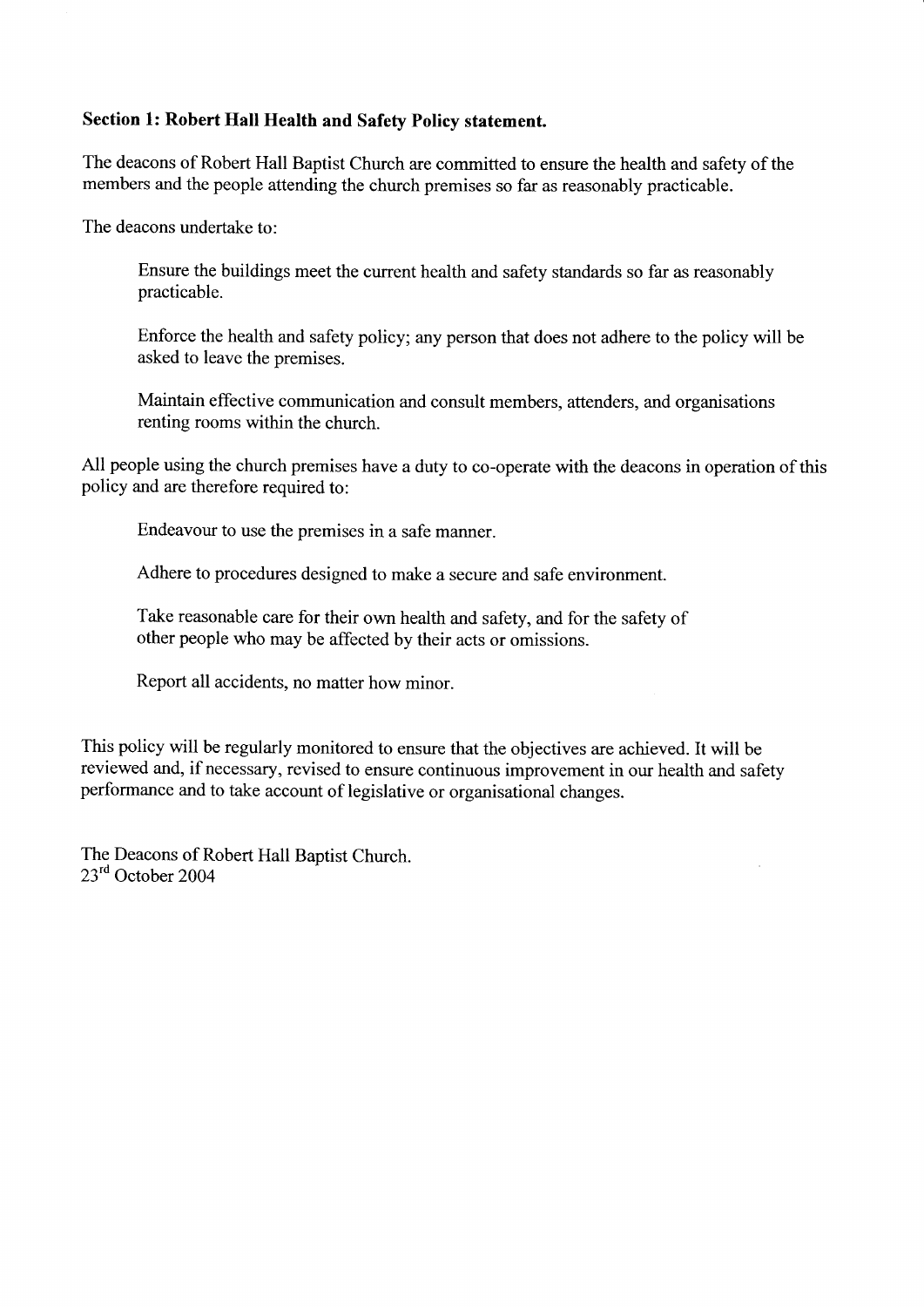#### Section 2: Introduction

This health and safety book is issued to each organisation using the church premises and all leaders of groups within the church organisation. A copy is also kept in the minister's vestry and the church office.

The handbook provides a guide to the risks associated with the use of the church buildings. Also includes rules and policy passed by the church meeting to ensure the safety of all who enter the premises.

In the event of an activity that is not outlined in this booklet, or has not been performed on the church premises before: the leader of the organisation must approach a deacon to clarify the church's policy on such an activity. If in any doubt ask before starting such an activity.

For further information you can speak to the safety officer Ben Lawton or any other deacon.

 $\frac{1}{2}$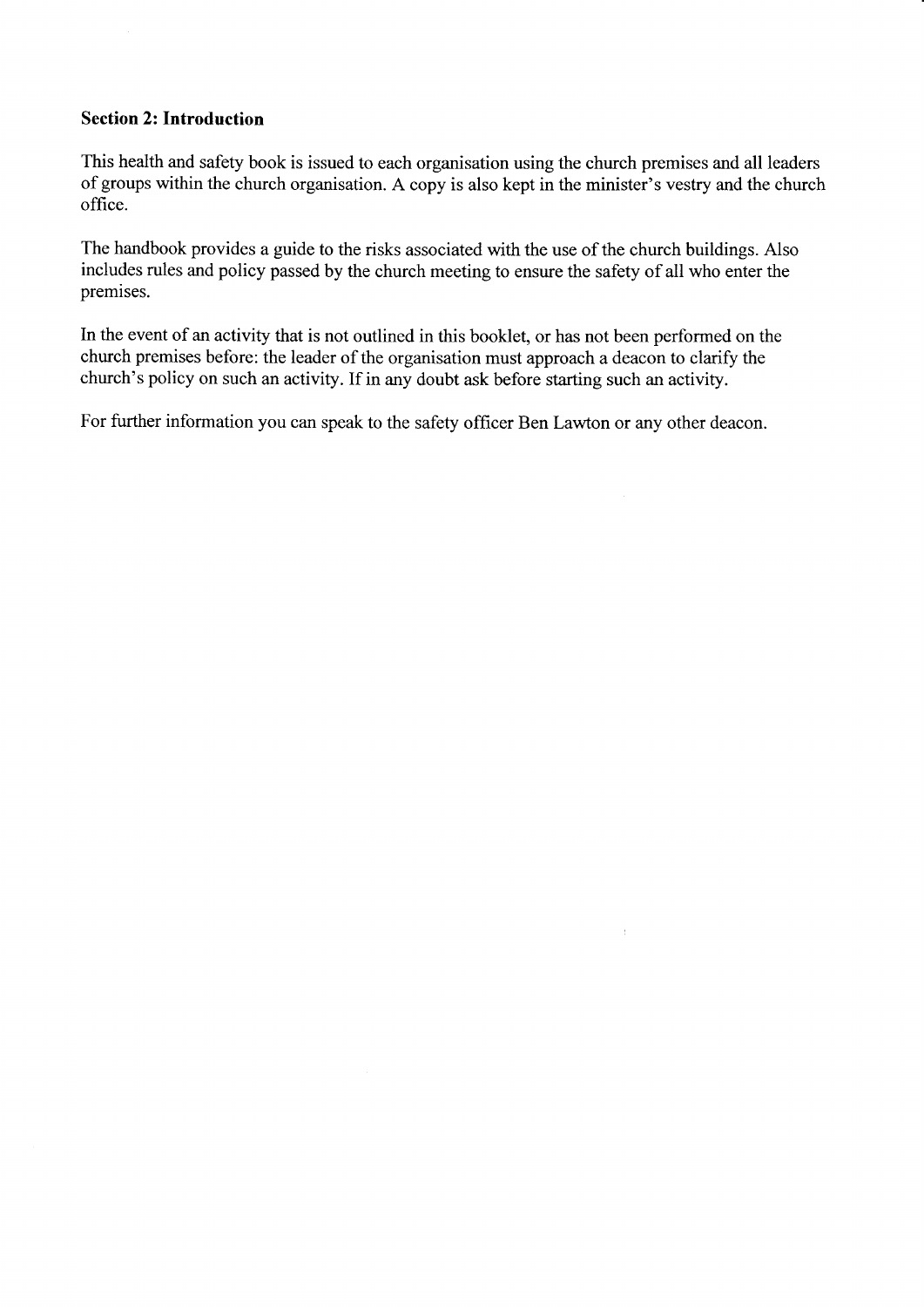### Section 3: Fire precautions

Please read the Fire emergency plan carefully.

During a church service there is a deacon on duty. The name of the deacon on duty can be found in the monthly Hallmark and on the list on the notice board at the back of the chuch.

Any person discovering a fire must contact the emergency services immediately and inform the duty deacon. In the event of discovering a fire if the fire can be extinguished safely with one of the extinguishers within the church building do so. If you are in any doubt of your ability to extinguish the fire get out of the building and raise the alarm.

In the event of a fire breaking out the duty deacon will act as fire marshal.

Every one should leave the premises in an orderly manner via the quickest and safest route and congregate in the church car park. Do not spend time collecting personal belongings.

All fire exits are clearly marked and plans of the church are posted in several locations. A plan of exits is also attached to this booklet in appendix 1.

Junior church classes should congregate in the same area with their teacher. The teacher must ensure all their children are accounted for; in the case of children missing the teacher should inform the duty deacon immediately.

Once the emergency services have arrived the duty deacon will liase with them.

Do not attempt to re-enter the building without the duty deacon or emergency services giving the all clear signal.

#### **NOTE**

AII organisations using the church premises must assign a fire marshal and have a written evacuation plan. This is the responsibilify of the leader of the organisation.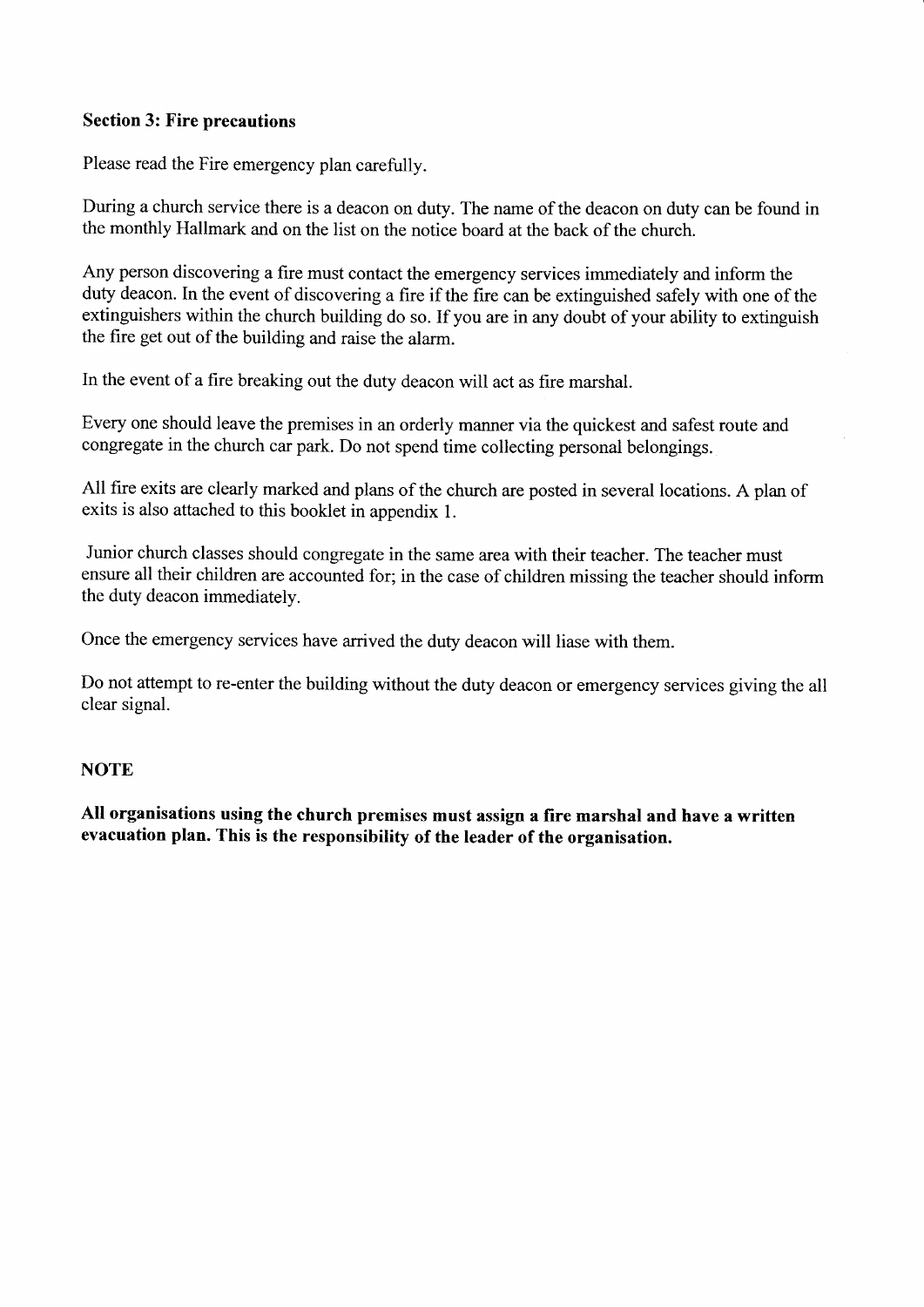### Section 4: First aid and reporting of accidents.

# First Aid Box

The first aid box is located in the church kitchen.

Each organisation using the church premises should have an appointed person to carry out simple first aid.

#### Accident reporting

All accidents no matter how minor must be reported. The accident book can be found in the first aid box. Every accident needs to be entered into the accident book and all sections fully completed. A copy needs to be passed to a deacon or to the person you have contact with through your rental agreement.

All equipment that is damaged must be reported. Equipment that has been damaged needs to be accessed and made safe. The equipment that you damage may cause someone else to have an accident.

All accidents will be investigated so it is very important you enter the contact details of the person injured and the person treating the injury.

#### RIDDOR (Reporting of Incidents, Diseases and Dangerous Occurrences Regulation 1995)

The law requires us to report major accidents to the appropriate authority via the new incident contact centre. The deacons are responsible to ensure that this happens. It is therefore important that all major accidents are reported to a deacon as soon as possible after they happen. The first point of call is Ben Lawton the safety officer who can be contacted on 01162249606.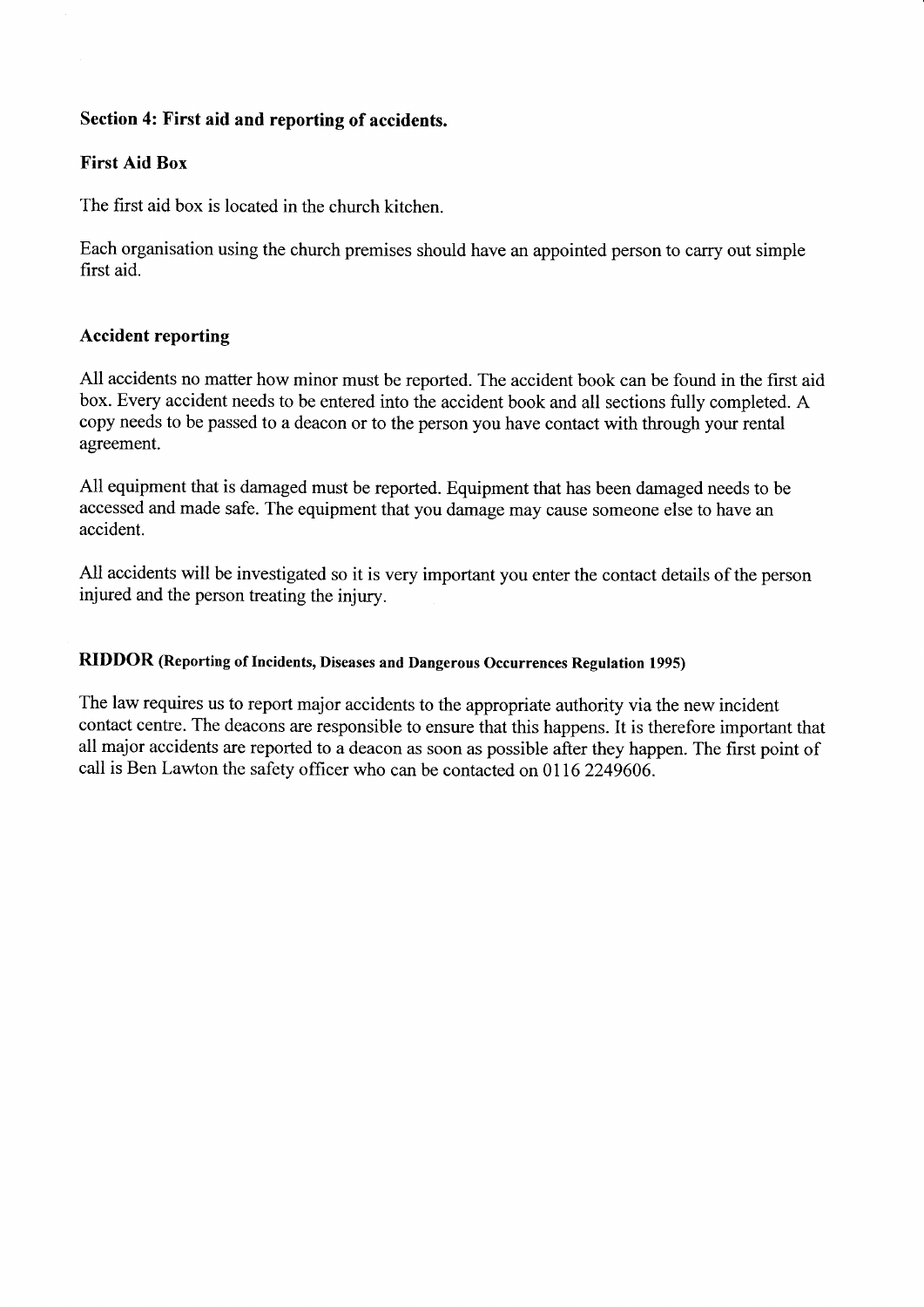# Section 5: Hazards within the church premises

### Electrical appliances

Robert Hall Baptist Church has all the portable electrical appliances tested every 12 months. This is to ensure the appliances are safe to use.

If for any reason you have to bring an electrical appliance onto the premises then this must have a current test certification attached or available (the test being Portable Appliance Test known as PAT testing. The test certification to be current i.e. dated within the last 12 months) If the appliance has not been tested it cannot be plugged into the electrical supply in the church buildings. Battery operated appliances however can be used.

In the case of people renting the rooms within the church, you must inform your contact person what appliances you are bringing onto the premises. Again these must be PAT tested.

If you see an appliance on the premises that is faulty or damaged you must alert one of the deacons or your contact person in the case of renting.

#### Gas appliances

Robert Hall Baptist Church has all the gas appliances tested every 12 months. This is to ensure the appliances are safe to use.

No other gas appliances are to be brought onto the premises without agreement with the safety officer or agreement of the church meeting.

#### Manual handling

Before lifting any object ensure you know how heavy it is. Lift in the correct way to ensure you do not injure yourself.

Do not drag heavy items across floors, as this may damage the item, floor surfaces and lead to accidents or expensive repairs.

Use the correct lifting equipment for the weight of object. If you are unsure of the weight do not attempt to lift it.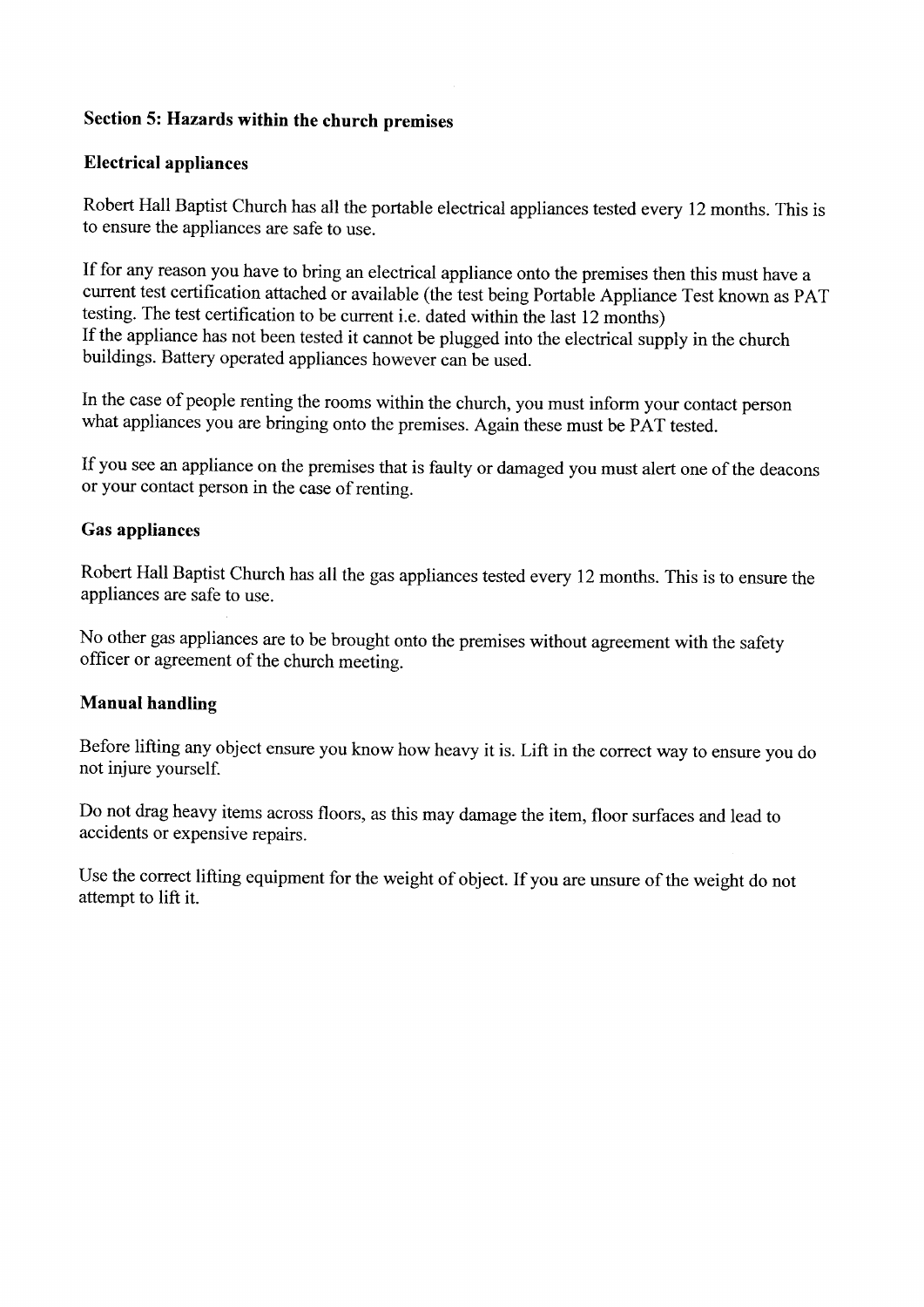# Chemicals and other hazardous substances

Do not bring chemicals onto the premises with out authorisation. The chemicals that are on the premises are kept locked away. Remember children are on the premises regularly and often they can not read labels or assess risk

In general the products at Robert Hall Baptist Church do not present any major risk as long as you follow these rules:

All products must be used in accordance with the instructions written on the container or supplied with it.

Never transfer products into different containers. This could lead to hazardous materials not being recognised and it separates the products from the instructions for use.

Never leave cleaning substances around the premises or; ensure they are locked away in the cleaner's cupboard.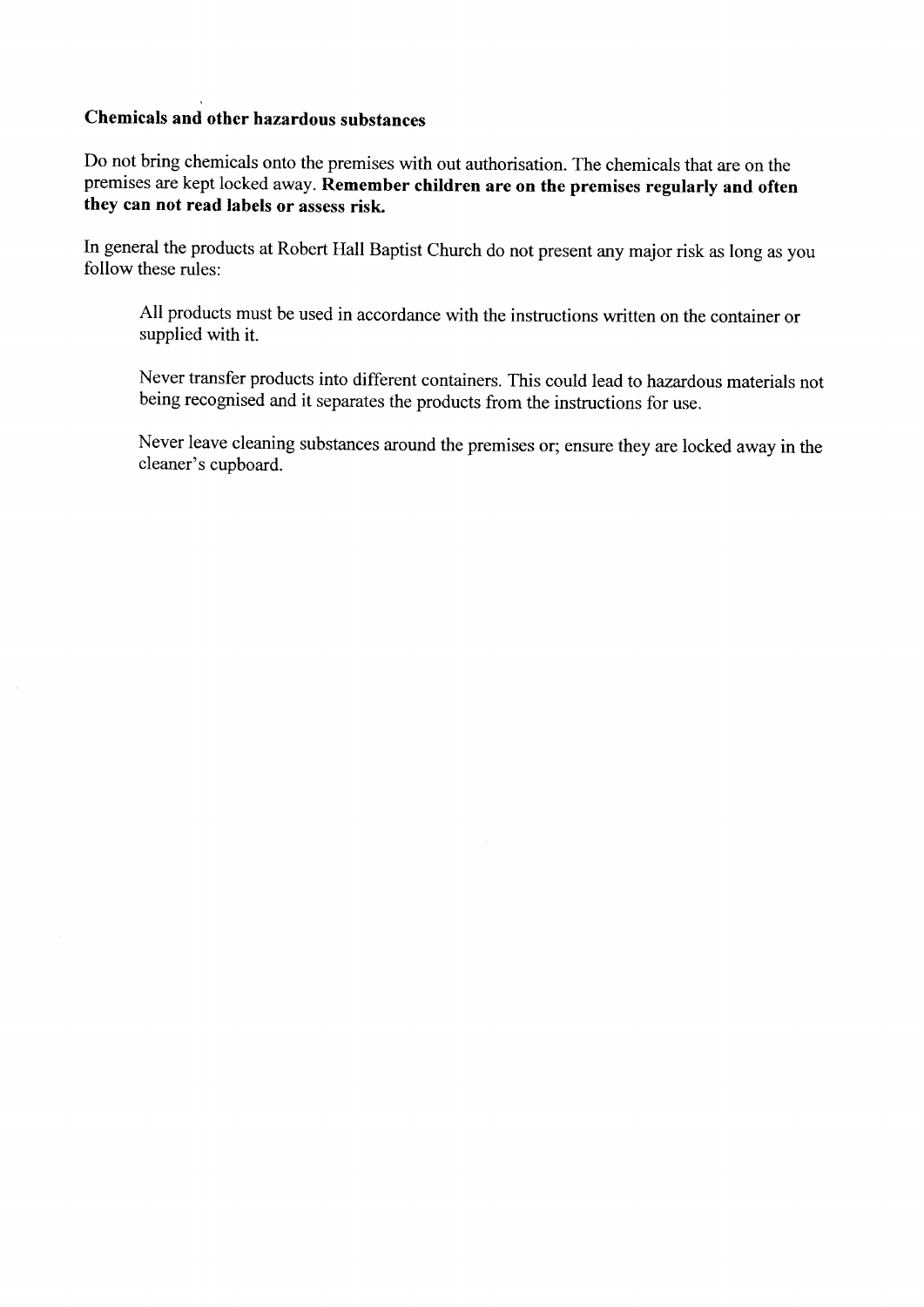# Section 6: Organisations renting the buildings.

#### Insurance

l,

Robert Hall Baptist Church has a general insurance that covers the buildings and public liability. But organisations must have their own insurance cover. If items are owned by the group that are on the premises, they need to be covered by the group's own insurance. Also liability cover needs to be arranged by the organisation for the activities in which they are involved.

The Deacons at Robert Hall cannot be held liable for other group's property. In most cases the use of equipment must be agreed before the group is allowed to meet.